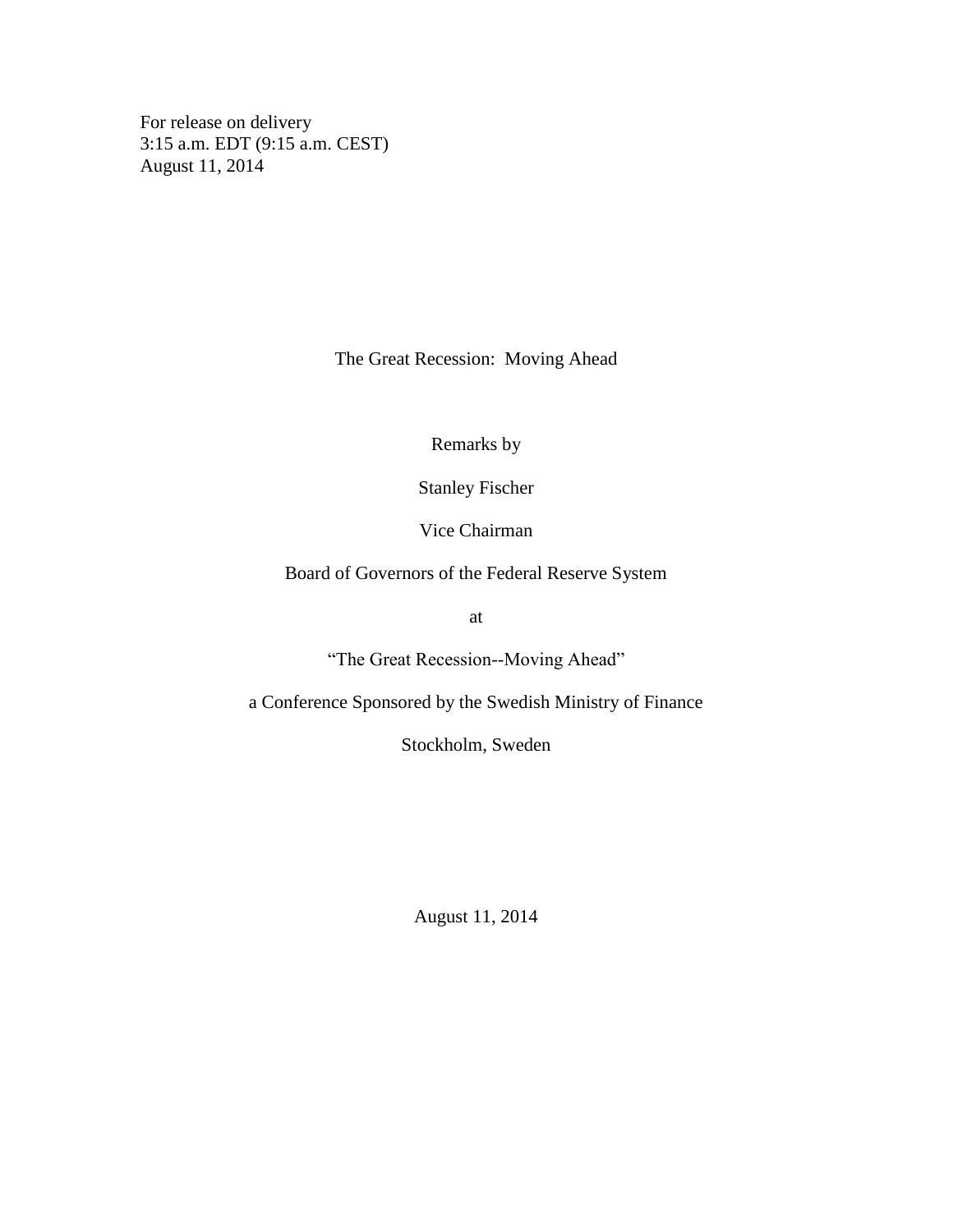The recession that began in the United States in December 2007 ended in June 2009. But the Great Recession is a near-worldwide phenomenon, with the consequences of which many advanced economies--among them Sweden--continue to struggle. Its depth and breadth appear to have changed the economic environment in many ways and to have left the road ahead unclear.

Today I will discuss three key aspects of the challenges policymakers face as they seek to move ahead. These are: (1) The impact of the Great Recession and the associated Global Financial Crisis on the growth of output, both in the short term and over the longer term. (2) The reform of the financial sector--in other words, how much progress have we made in creating a safer and more stable post-crisis financial environment? (3) The impact of the crisis on the conduct of monetary policy--in particular, how to balance the goals of achieving stable inflation and full employment while also taking into account the need to maintain financial stability. I will leave it to others to address the important challenges facing fiscal policymakers as they determine the appropriate roles and paths for fiscal policy at both the macro- and micro-levels.

To keep the focus sharp, I will deal primarily with the economy of the United States. But policymakers around the world confront related challenges and I will draw also on the post-crisis experiences of other economies. And I should make it clear that my comments today are mine alone and do not necessarily represent the views of other members of the Board of Governors of the Federal Reserve System or the Federal Open Market Committee. 1

<sup>&</sup>lt;sup>1</sup> I am grateful to Andrea Raffo, Stacey Tevlin, and Beth Anne Wilson for their assistance.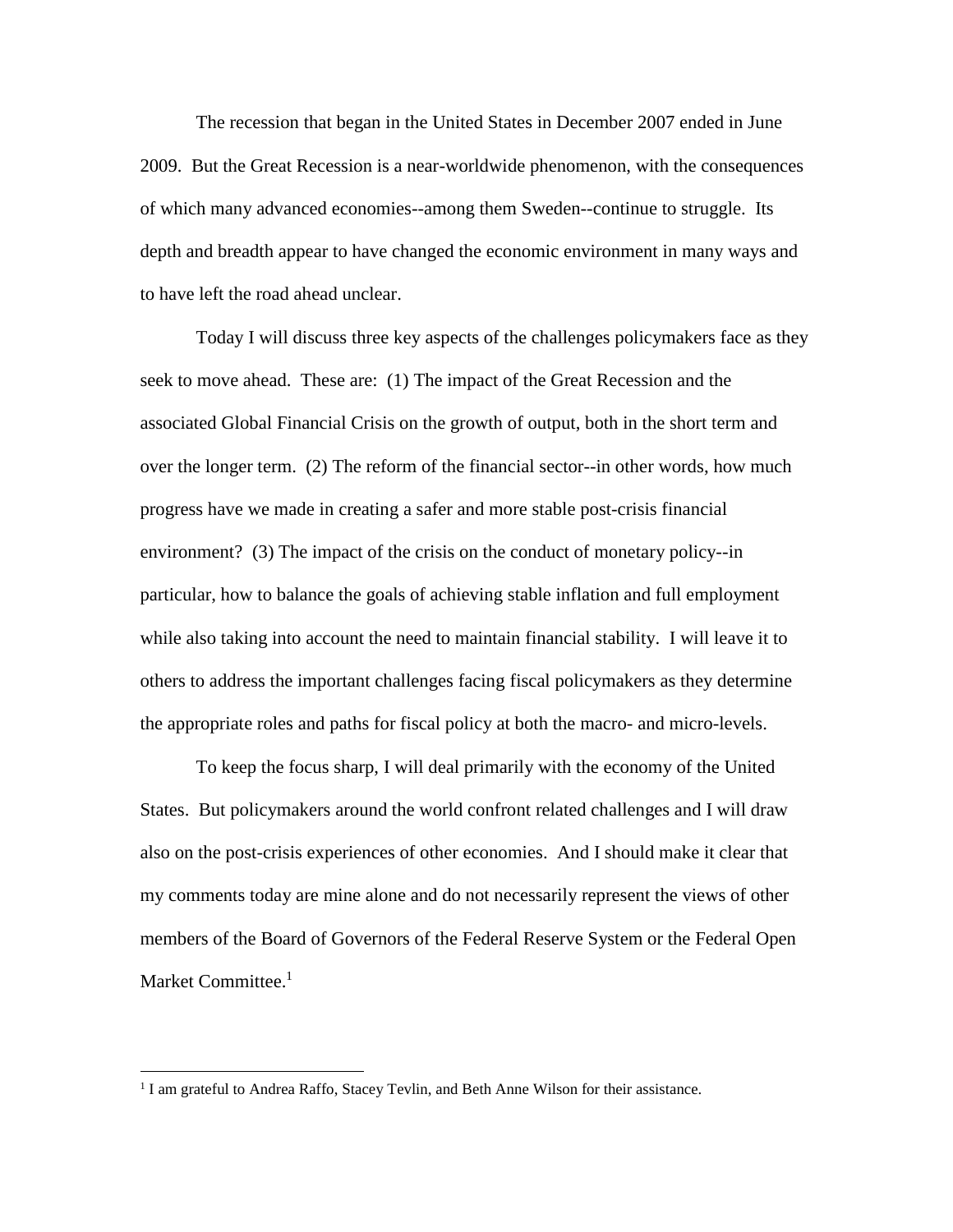## **Challenges Arising from the Growth Slowdown**

I begin by reviewing recent global economic developments and the questions they raise about where we are likely to go from here. There has been a steady, if unspectacular, climb in global growth since the financial crisis. For example, based on recent IMF data from the *World Economic Outlook,* which uses purchasing power parity weights, world growth averaged 3 percent during the first four years of the recovery and as of July was expected to be 3.4 percent this year.<sup>2</sup> The IMF expects global growth to reach 4 percent next year--a rate about equal to its estimate for long-run growth. This global average reflects a forecast of steady improvement in the performance of output in the advanced economies where growth averaged less than 1 percent during the initial phase of the recovery to an expected 2-1/2 percent by 2015. In contrast, the recovery in the emerging market economies started strong but has since fallen off, in part, as fiscal policy stimulus has been pared back.

But--and this is no small "but"--the global recovery has been disappointing. With few exceptions, growth in the advanced economies has underperformed expectations of growth as economies exited from recession. Year after year we have had to explain from mid-year on why the global growth rate has been lower than predicted as little as two quarters back. Indeed, research done by my colleagues at the Federal Reserve comparing previous cases of severe recessions suggests that, even conditional on the depth and duration of the Great Recession and its association with a banking and financial crisis, the

 $\overline{a}$ 

 $-2-$ 

<sup>2</sup> Forecasts are from International Monetary Fund (2014), *World Economic Outlook: Recovery Strengthens, Remains Uneven* (Washington: IMF, April),

www.imf.org/external/pubs/ft/weo/2014/01/index.htm; whenever possible, they are updated using International Monetary Fund (2014), *World Economic Outlook Update: An Uneven Global Recovery Continues* (Washington: IMF, July), www.imf.org/external/pubs/ft/weo/2014/update/02/.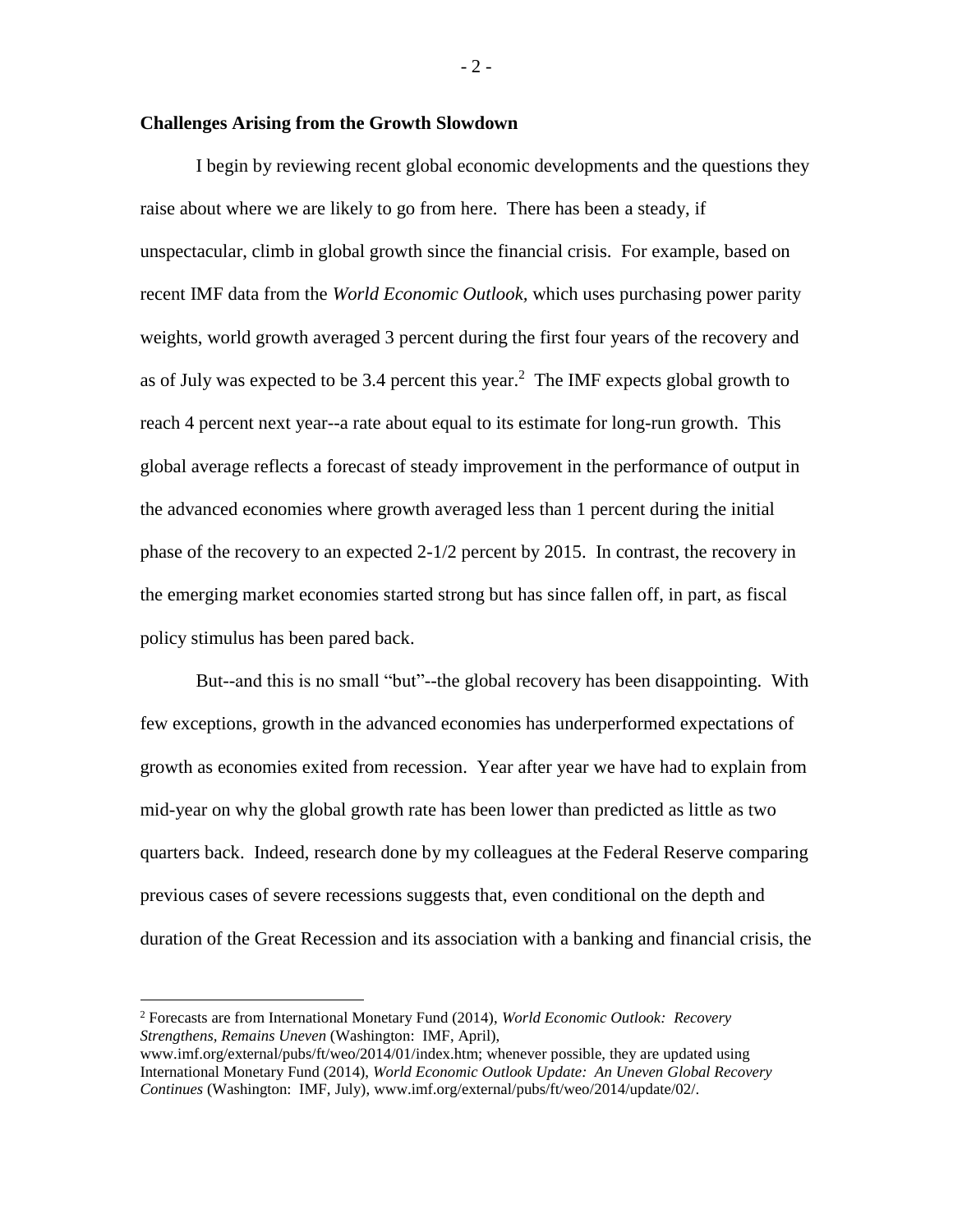recoveries in the advanced economies have been well below average.<sup>3</sup> In the emerging market economies, the initial recovery was more in line with historical experience, but recently the pace of growth has been disappointing in those economies as well. This slowing is broad based--with performance in Emerging Asia, importantly China, stepping down sharply from the post-crisis surge, to rates significantly below the average pace in the decade before the crisis. A similar stepdown has been seen recently for other regions including Latin America.

These disappointments in output performance have not only led to repeated downward revisions of forecasts for short-term growth, but also to a general reassessment of longer-run growth. From the perspective of the FOMC, even in the heart of the crisis, in January 2009, the central tendency of the Committee members' projections for longerrun U.S. growth was between 2-1/2 and 3 percent. At our June meeting this year, these projections had fallen to between roughly 2 and 2-1/4 percent. This downward revision is not unique to our institution or to the United States. Indeed, the IMF's expectation for long-run global growth is now a full percentage point below what it was immediately before the Global Financial Crisis.<sup>4</sup> This reconsideration reflects lower projected growth for both the advanced and the emerging market economies.

This pattern of disappointment and downward revision sets up the first, and the basic, challenge on the list of issues policymakers face in moving ahead: restoring growth, if that is possible. In some respects, we should not have been surprised at the

 $\overline{a}$ 

- 3 -

 $3$  See Greg Howard, Robert Martin, and Beth Anne Wilson (2011), "Are Recoveries from Banking and Financial Crises Really So Different?" International Finance Discussion Papers 1037 (Washington: Board of Governors of the Federal Reserve System, November), www.federalreserve.gov/pubs/ifdp/2011/1037/default.htm.

<sup>4</sup> This calculation compares the IMF WEO's forecast for global growth 5 years ahead from the April 2008 WEO to the WEO July 2014 forecast.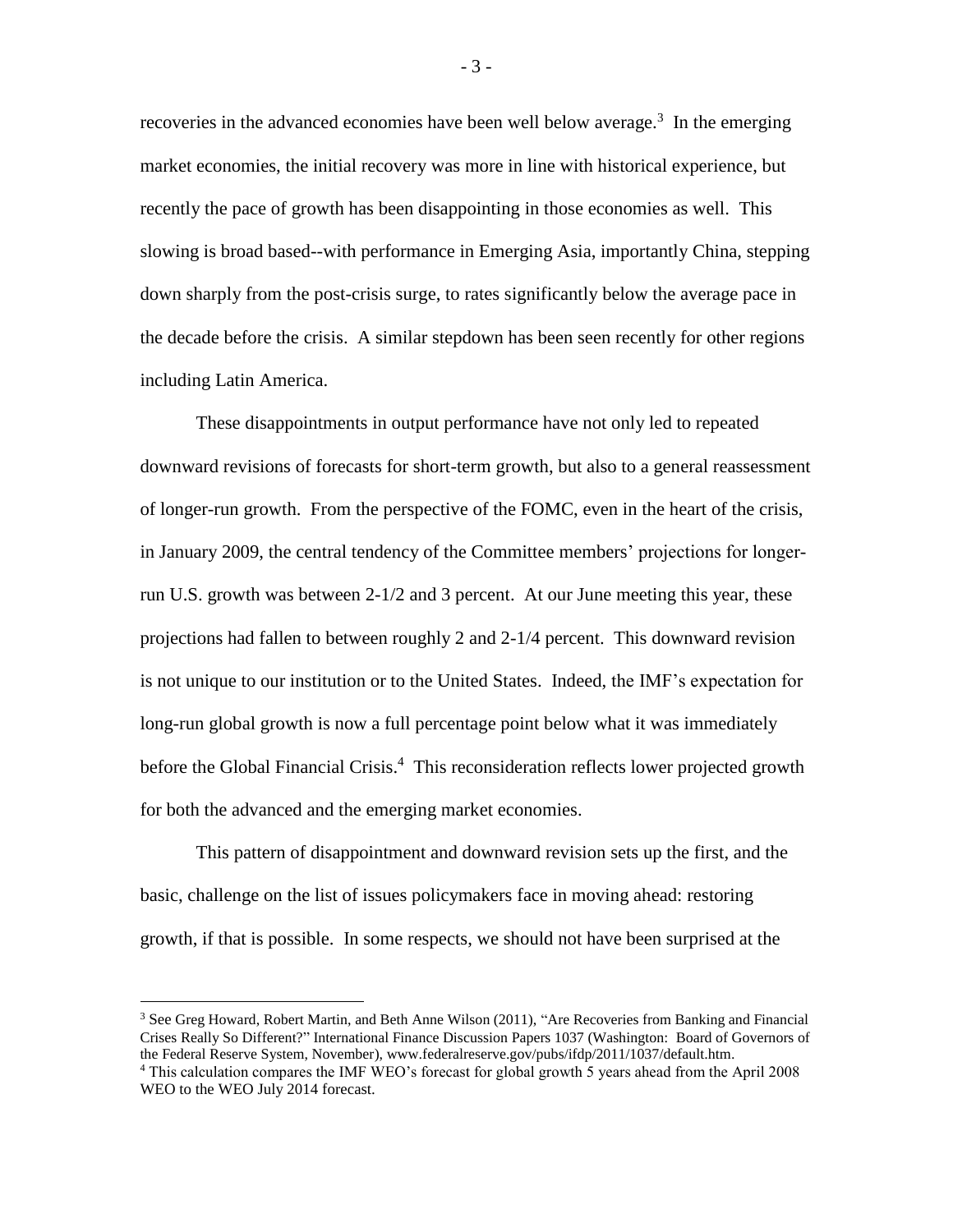prolonged hit to output growth following the global financial crisis. As Cerra and Saxena and Reinhart and Rogoff, among others, have documented, it takes a long time for output in the wake of banking and financial crises to return to pre-crisis levels.<sup>5</sup> Possibly we are simply seeing a prolonged Reinhart-Rogoff cyclical episode, typical of the aftermath of deep financial crises, and compounded by other temporary headwinds. But it is also possible that the underperformance reflects a more structural, longer-term, shift in the global economy, with less growth in underlying supply factors.

Separating out the cyclical from the structural, the temporary from the permanent, impacts of the Great Recession and its aftermath on the macroeconomy is necessary to assessing and calibrating appropriate policies going forward. The difficulty in disentangling demand and supply factors makes the job of the monetary policymaker especially hard since it complicates the assessment of the amount of slack, or underutilized productive capacity, in the economy. Over the longer term it will be possible to disentangle the amount of slack on the basis of the behavior of prices and wages as the levels of resource utilization in economies rise, but it would be better to understand why growth has been so slow without experiencing either a runup in inflation or a descent into deflation.

In the United States, three major aggregate demand headwinds appear to have kept a more vigorous recovery from taking hold. The unusual weakness of the housing

<sup>5</sup> See Carmen M. Reinhart and Kenneth S. Rogoff (2009), *This Time Is Different: Eight Centuries of Financial Folly* (Princeton: Princeton University Press); Moritz Schularick and Alan M. Taylor (2012), "Credit Booms Gone Bust: Monetary Policy, Leverage Cycles, and Financial Crises, 1870-2008," *American Economic Review*, vol. 102 (April), pp. 1029-61; Valerie Cerra and Sweta Chaman Saxena (2008), "Growth Dynamics: The Myth of Economic Recovery," *American Economic Review*, vol. 98 (March), pp. 439-57; and Michael D. Bordo and Joseph G. Haubrich (2012), "Deep Recessions, Fast Recoveries, and Financial Crises: Evidence from the American Record," Working Paper 12-14 (Cleveland: Federal Reserve Bank of Cleveland, June), www.clevelandfed.org/research/workpaper/2012/wp1214.pdf.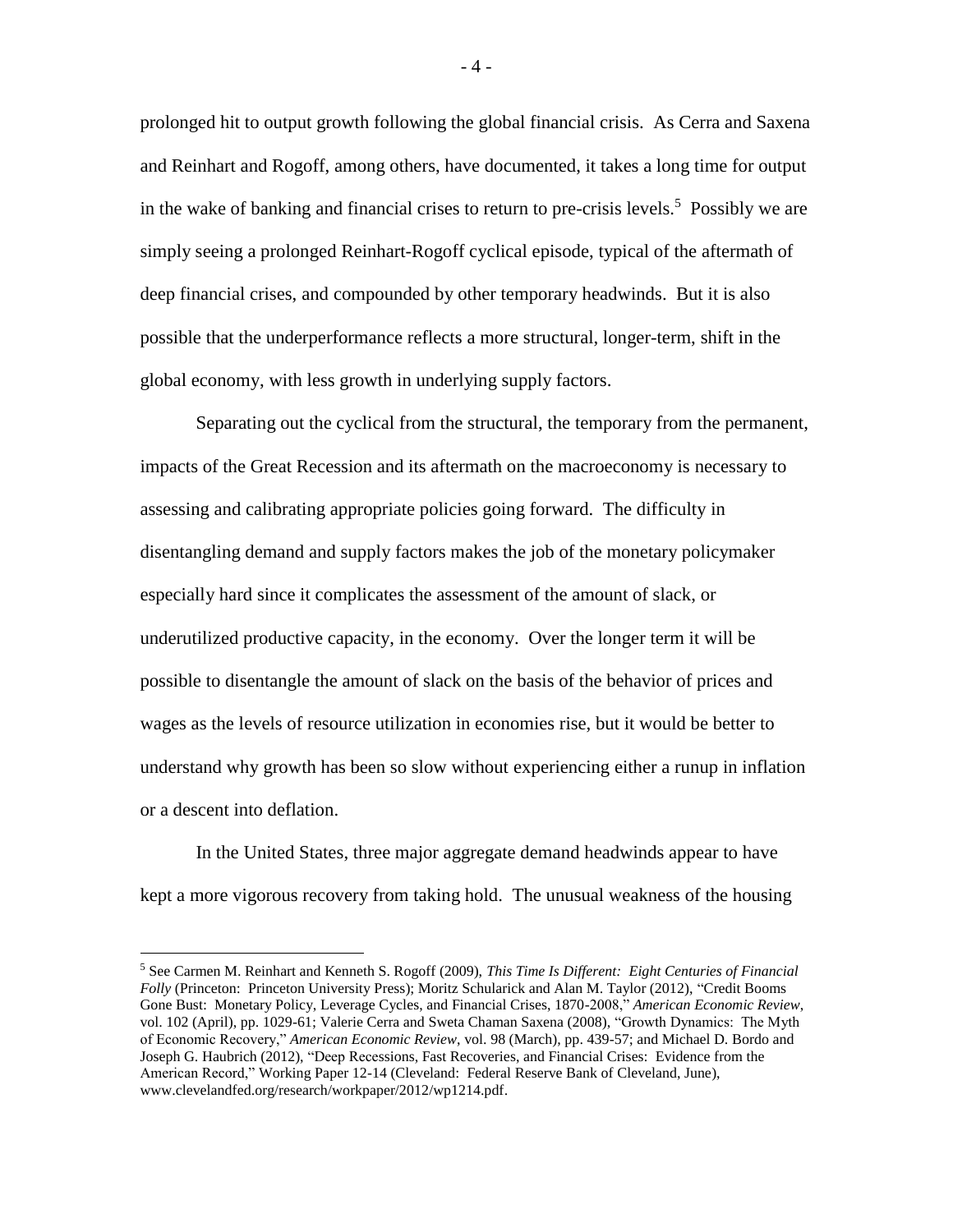sector during the recovery period, the significant drag--now waning--from fiscal policy, and the negative impact from the growth slowdown abroad--particularly in Europe--are all prominent factors that have constrained the pace of economic activity.

The housing sector was at the epicenter of the U.S. financial crisis and recession and it continues to weigh on the recovery. After previous recessions, vigorous rebounds in housing activity have typically helped spur recoveries. In this episode, however, residential construction was held back by a large inventory of foreclosed and distressed properties and by tight credit conditions for construction loans and mortgages. Moreover, the wealth effect from the decline in housing prices, as well as the inability of many underwater households to take advantage of low interest rates to refinance their mortgages, may have reduced household demand for non-housing goods and services. Indeed, some researchers have argued that the failure to deal decisively with the housing problem seriously prolonged and deepened the crisis.<sup>6</sup> Growth in other countries that experienced financial crises, including the United Kingdom, Ireland, and Spain, has been weighted down by struggling residential sectors. More recently, many of these factors have abated in the United States and yet, after encouraging signs of improvement in 2012 and in early 2013, over the past year the growth of residential construction has faltered and home sales have fallen off. The sharp rise in mortgage interest rates in mid-2013 likely contributed to this setback.

The stance of U.S. fiscal policy in recent years constituted a significant drag on growth as the large budget deficit was reduced. Historically, fiscal policy has been a support during both recessions and recoveries. In part, this reflects the operation of

 $\overline{a}$ 

- 5 -

<sup>6</sup> Atif Mian and Amir Sufi (2014), *House of Debt: How They (and You) Caused the Great Recession, and How We Can Prevent It from Happening Again* (Chicago: University of Chicago Press).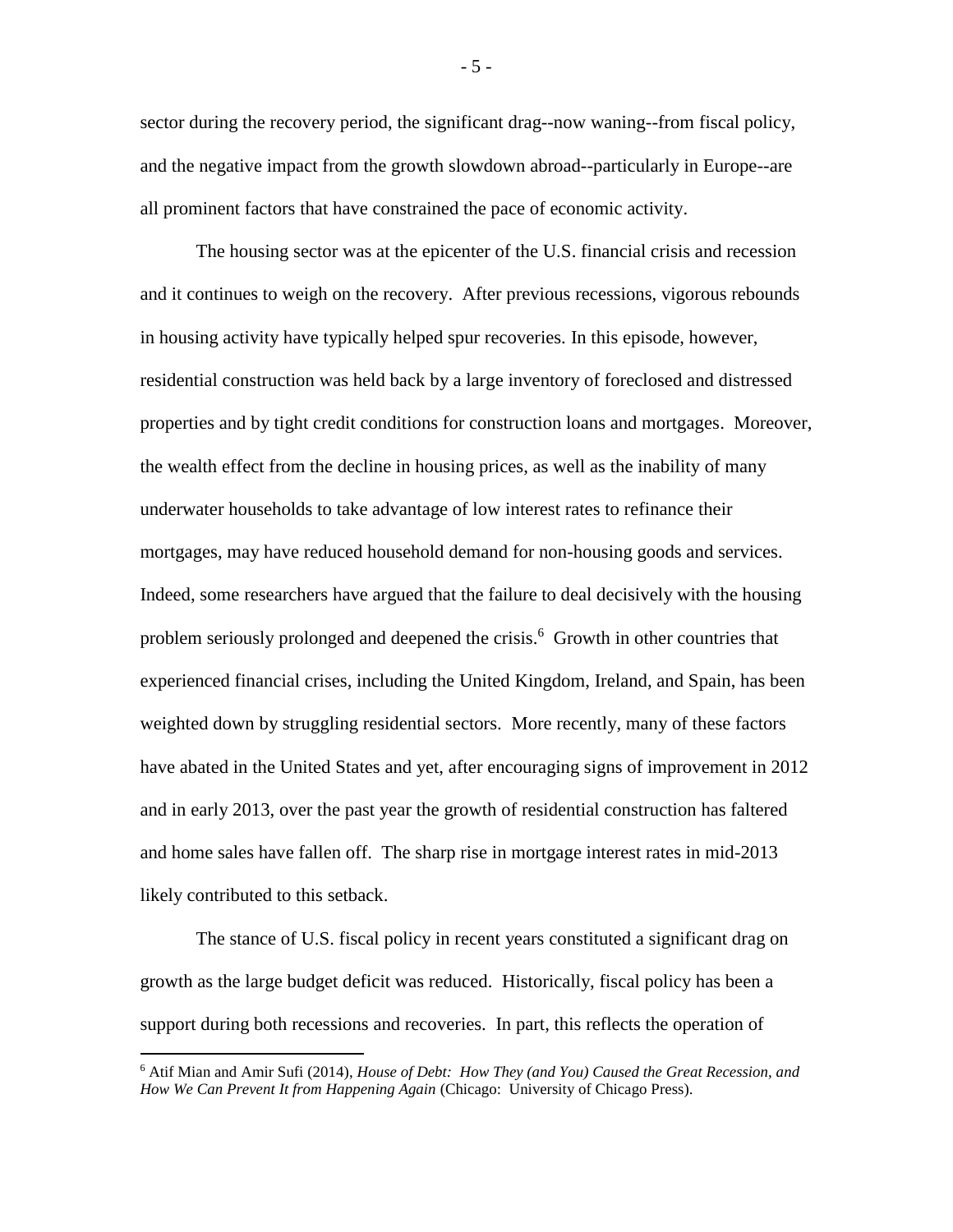automatic stabilizers, such as declines in tax revenues and increases in unemployment benefits, that tend to accompany a downturn in activity. In addition, discretionary fiscal policy actions typically boost growth in the years just after a recession. In the U.S., as well as in other countries--especially in Europe--fiscal policy was typically expansionary during the recent recession and early in the recovery, but discretionary fiscal policy shifted relatively fast from expansionary to contractionary as the recovery progressed. In the United States, at the federal level, the end of the payroll tax cut, the sequestration, the squeeze on discretionary spending from budget caps, and the declines in defense spending have all curtailed economic growth. Last year, for example, the Congressional Budget Office estimated that fiscal headwinds slowed the pace of real GDP growth in 2013 by about 1-1/2 percentage points relative to what it would have been otherwise. Moreover, state and local governments, facing balanced budget requirements, have responded to the large and sustained decline in their revenues owing to the deep recession and slow recovery by reducing their purchases of real goods and services. Job cuts at federal, state, and local governments have reduced payrolls by almost 3/4 of a million workers, resulting in a decline in total government civilian employment of 3-1/4 percent since its peak in early 2009.<sup>7</sup> The fiscal adjustments of the last few years have reduced the federal government deficit to an expected level of 3 percent of GDP in 2014 and fiscal drag over the next few years is likely to be relatively low.

A third headwind slowing the U.S. recovery has been unexpectedly slow global growth, which reduced export demand. Over the past several years, a number of our key

 $\overline{a}$ 

- 6 -

 $<sup>7</sup>$  None of this is to deny that it was necessary to reduce the large fiscal deficits in many countries that</sup> resulted from the combined effects of the recession and of expansionary fiscal policies at the early stages of the crisis; it simply reaffirms that the short-run impacts of contractionary fiscal policies are contractionary.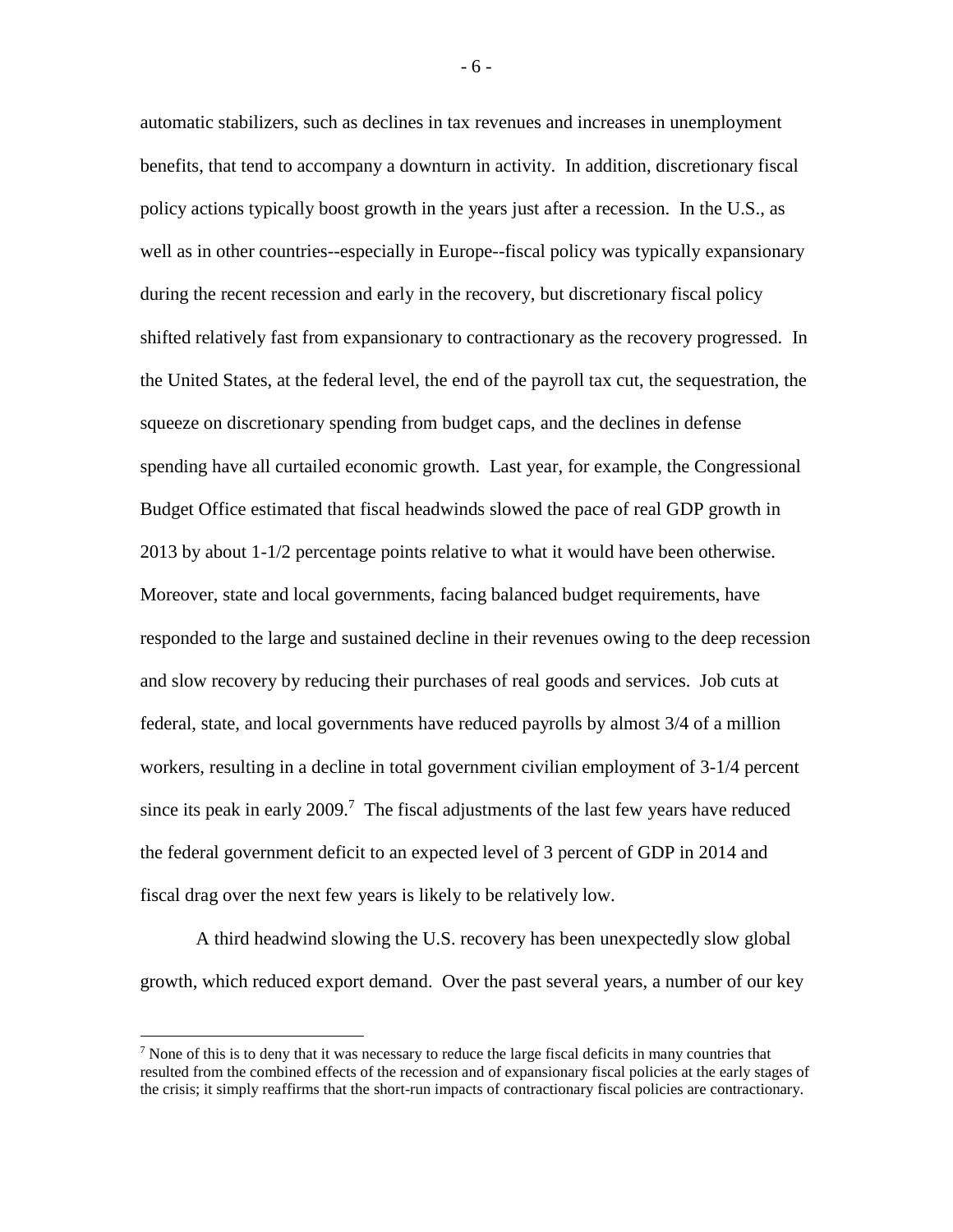trading partners have suffered negative shocks. Some have been relatively short lived, including the collapse in Japanese growth following the tragic earthquake in 2011. Others look to be more structural, such as the stepdown in Chinese growth compared to its double digit pre-crisis pace. Most salient, not least for Sweden, has been the impact of the fiscal and financial situation in the euro area over the past few years. Weaker economic conditions in Europe and other parts of the world have weighed on U.S. exports and corporate earnings; added to the risks that U.S. financial institutions, businesses, and households considered when making lending and investment decisions; and at times depressed U.S. equity prices.

The housing market, fiscal consolidation, and unexpectedly anemic foreign demand all play a significant role in explaining the weakness of aggregate demand in the U.S. economy, weakness that could not have been accurately predicted based on past recession experiences or by the fact that this recession started with a massive financial crisis. But, turning to the aggregate supply side, we are also seeing important signs of a slowdown of growth in the productive capacity of the economy--in the growth in labor supply, capital investment, and productivity. This may well reflect factors related to or predating the recession that are also holding down growth.

How much of this weakness on the supply side will turn out to be structural- perhaps contributing to a secular slowdown--and how much is temporary but longer-thanusual-lasting remains a crucial and open question.

Looking at the aggregate production function, we begin with labor supply. The considerable slowdown in the growth rate of labor supply observed over the past decade is a source of concern for the prospects of U.S. output growth. There has been a steady

- 7 -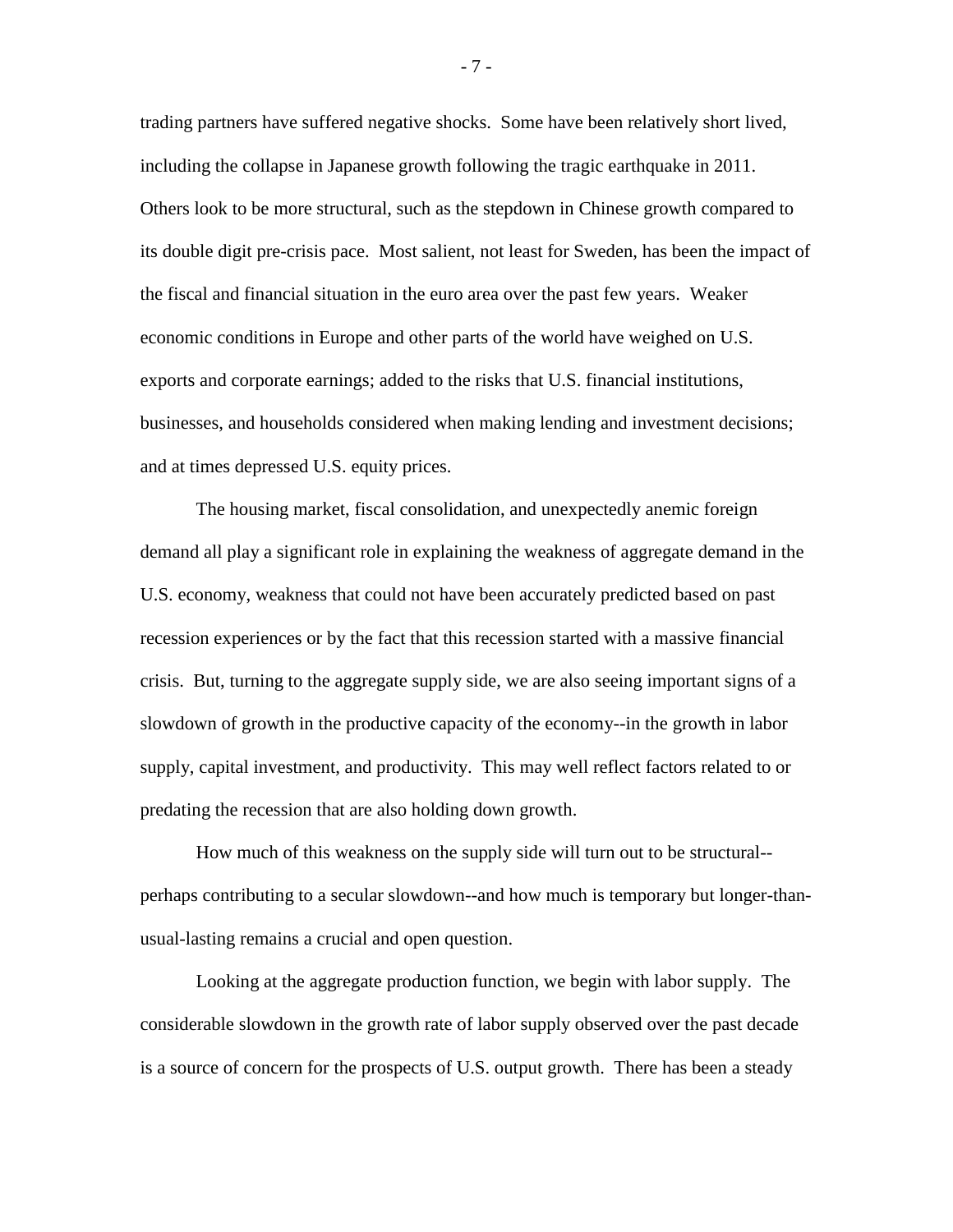decrease in the labor force participation rate since 2000. Although this reduction in labor supply largely reflects demographic factors--such as the aging of the population- participation has fallen more than many observers expected and the interpretation of these movements remains subject to considerable uncertainty. For instance, there are good reasons to believe that some of the surprising weakness in labor force participation reflects still poor cyclical conditions. Many of those who dropped out of the labor force may be discouraged workers. Further strengthening of the economy will likely pull some of these workers back into the labor market, although skills and networks may have depreciated some over the past years.

Another factor that may be contributing to a slowdown in longer-run output growth is a decline in the rate of investment. As is typical in a downturn, movements in investment were important to the cyclical swings in the economy during the Great Recession. And, as would be expected given the depth of the downturn, investment declines were especially large in this episode. However, in the United States, and in many other countries as well, the growth rate of the capital stock has yet to bounce back appreciably--despite historically low interest rates, access to borrowing for most firms, and ample profits and cash--causing concerns over the long-run prospects for the recovery of investment.

Turning next to productivity growth, Solow's famous result over fifty years ago was that over eighty percent of growth in output per hour in the period 1909-1949 came from technical change. $8$  Between 1964 and 2003 total factor productivity growth in the United States averaged around 1-1/2 percent, contributing to a 2 percent expansion per

 $\overline{a}$ 

- 8 -

<sup>8</sup> Robert M. Solow (1957), "Technical Change and the Aggregate Production Function," *Review of Economics and Statistics*, vol. 39 (August), pp. 312-20.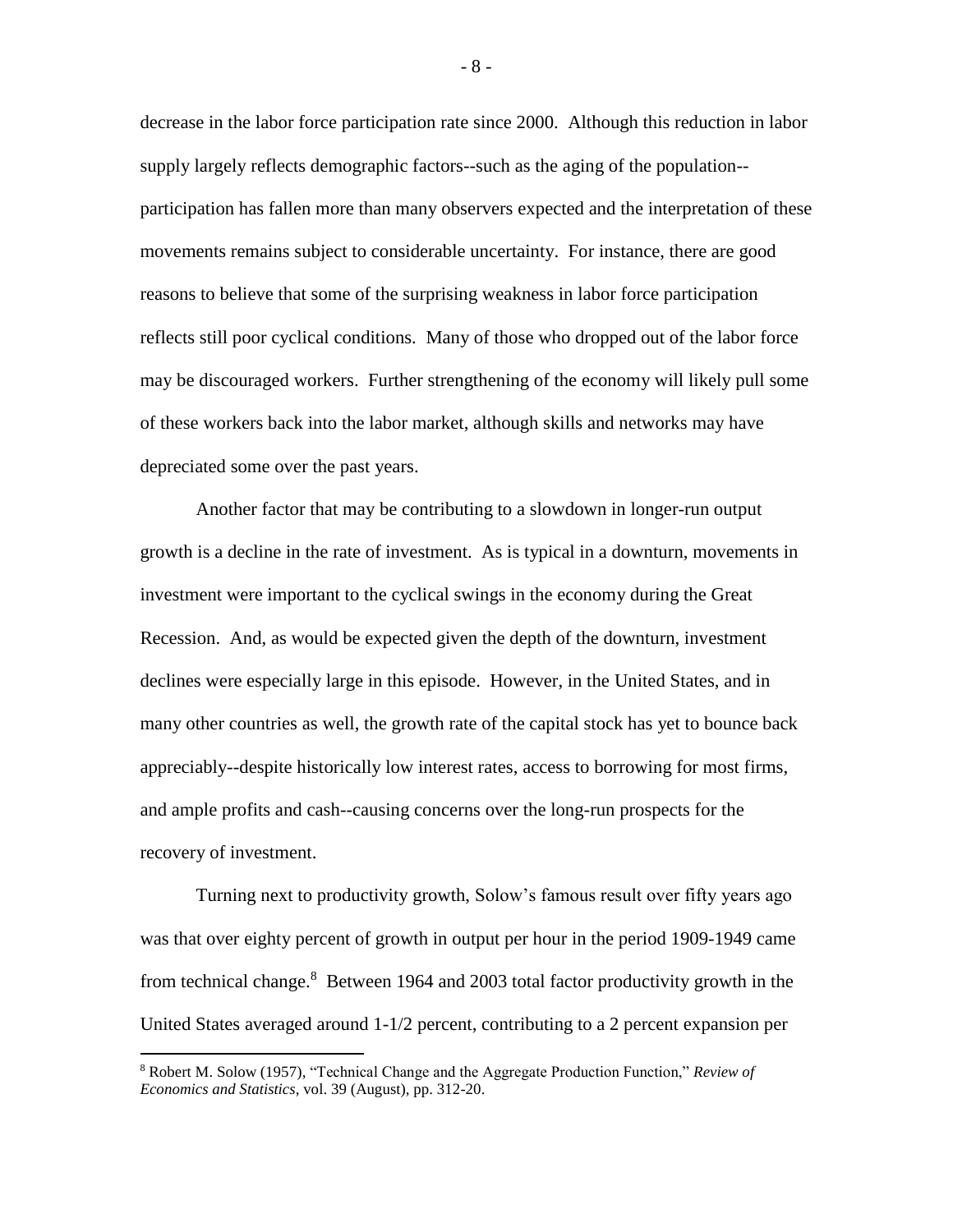year in U.S. GDP per capita. At this rate, American standards of living would double every 35 years.

However, productivity growth in recent years has been disappointing. Over the past decade, U.S. total factor productivity growth declined to 1 percent, which some argue may represent the real norm for the U.S. economy. $9$  In this view, the long period of rapid productivity growth spurred by the technological innovations of the first and second Industrial Revolutions ended in the 1970s and the economy has continued at a lower productivity growth rate since then, except for a brief burst in the mid-1990s. In particular, these authors argue that the information technology (IT) revolution of the past several decades--including the diffusion of computers, the development of the internet, and improvements in telecommunications—was an anomaly and is unlikely to generate the productivity gains prompted by earlier innovations such as electrification and mass production.

Obviously, future productivity growth in the United States and in the world is yet to be determined. Possibly we are moving into a period of slower productivity growth- but I for one continue to be amazed at the potential for improving the quality of the lives of most people in the world that the IT explosion has already revealed. Possibly,

 $\overline{a}$ 

- 9 -

<sup>9</sup> See, for example, Tyler Cowen (2011), *The Great Stagnation: How America Ate All the Low-Hanging Fruit of Modern History, Got Sick, and Will (Eventually) Feel Better* (New York: Dutton); Robert J. Gordon (2010), "Revisiting U.S. Productivity Growth over the Past Century with a View of the Future," NBER Working Paper Series 15834 (Cambridge, Mass.: National Bureau of Economic Research, March), www.nber.org/papers/w15834; Robert J. Gordon (2012), "Is U.S. Economic Growth Over? Faltering Innovation Confronts the Six Headwinds," NBER Working Paper Series 18315 (Cambridge, Mass.: National Bureau of Economic Research, August), www.nber.org/papers/w18315; and John Fernald (2014), "Productivity and Potential Output before, during, and after the Great Recession," Working Paper Series 2014-15 (San Francisco: Federal Reserve Bank of San Francisco, June), www.frbsf.org/publications/economics/papers/2012/wp12-18bk.pdf.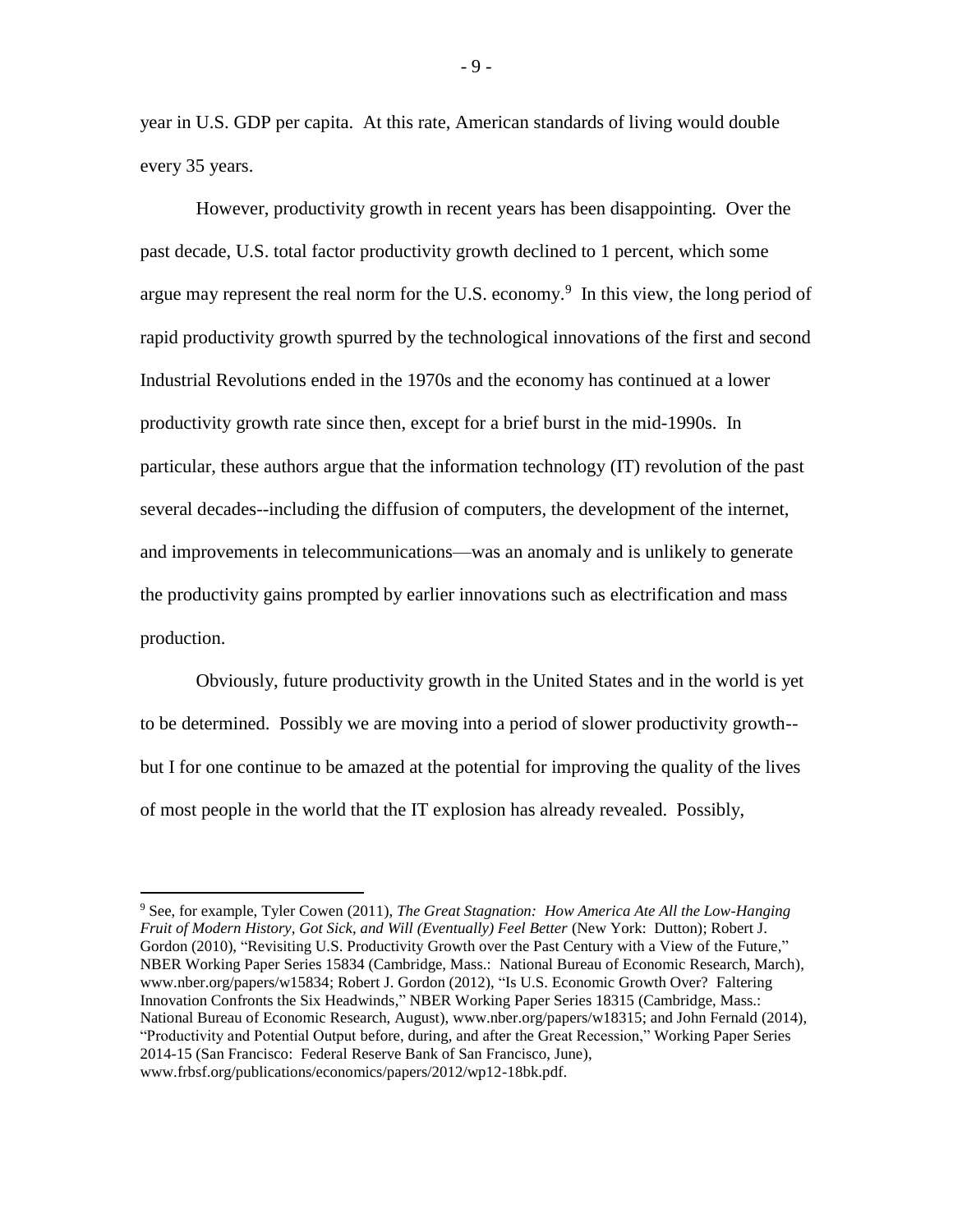productivity could continue to rise in line with its long-term historical average.<sup>10</sup> After all, as the experience of the 1990s shows, productivity cycles are extremely difficult to predict and, even considering the slowdown of the past decade, U.S. total factor productivity growth fluctuated around 1-1/2 percent in the postwar period. In addition, the recent weakness could reflect Reinhart-Rogoff cyclical factors associated with the financial crisis, and pent up improvements could be revealed once confidence returns.<sup>11</sup> Finally, fears about the end of productivity gains are based on evidence from the United States and other advanced economies. Globally, however, there is tremendous scope for productivity gains reflecting technological catch up, infrastructure investment, and the potential for human capital increases due to improvements in education and nutrition, and the incorporation and inclusion of women into the labor force. These gains should benefit not just the emerging market economies but also the rest of world more generally, including the United States.

At the end of the day, it remains difficult to disentangle the cyclical from the structural slowdowns in labor force, investment, and productivity. Adding to this

<sup>10</sup> For a fuller discussion, see, for example, Erik Brynjolfsson and Andrew McAfee (2011), *Race Against the Machine: How the Digital Revolution Is Accelerating Innovation, Driving Productivity, and Irreversibly Transforming Employment and the Economy* (Lexington, Mass.: Digital Frontier Press); Erik Brynjolfsson and Andrew McAfee (2014), *The Second Machine Age: Work, Progress, and Prosperity in a Time of Brilliant Technologies* (New York: W. W. Norton & Company); and Martin Neil Baily, James Manyika, and Shalabh Gupta (2013), "U.S. Productivity Growth: An Optimistic Perspective," *International Productivity Monitor,* no. 25 (Spring), pp. 3-12. See also Ben Bernanke (2013), "Economic Prospects for the Long Run," speech delivered at Bard College at Simon's Rock, Great Barrington, Mass., May 18, www.federalreserve.gov/newsevents/speech/bernanke20130518a.htm.

<sup>&</sup>lt;sup>11</sup> Recent work includes Stijn Claessens, M. Ayhan Kose, and Marco E. Terrones, "What Happens during Recessions, Crunches and Busts?" IMF Working Paper WP/08/274 (Washington: International Monetary Fund, December), www.imf.org/external/pubs/ft/wp/2008/wp08274.pdf; Jane Haltmaier (2012), "Do Recessions Affect Potential Output?" International Finance Discussion Papers 1066 (Washington: Board of Governors of the Federal Reserve System, December),

www.federalreserve.gov/pubs/ifdp/2012/1066/default.htm; and Nicholas Oulton and Maria Sebastia-Barriel (2013), "Long and Short-Term Effects of the Financial Crisis on Labour Productivity, Capital and Output," Working Paper 470 (London: Bank of England, January),

www.bankofengland.co.uk/research/Pages/workingpapers/2013/wp470.aspx.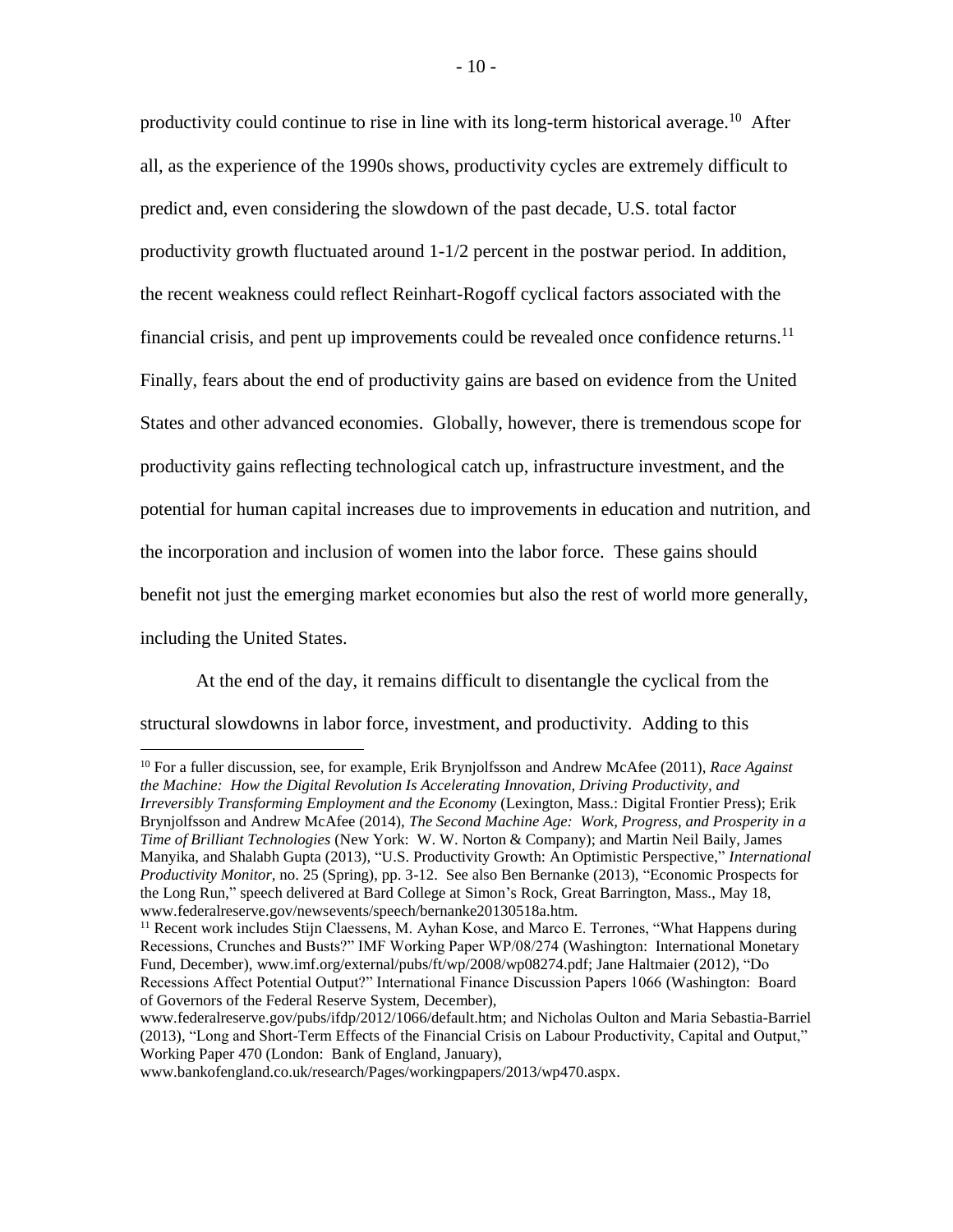uncertainty, as research done at the Fed and elsewhere highlights, the distinction between cyclical and structural is not always clear cut and there are real risks that cyclical slumps can become structural; it may also be possible to reverse or prevent declines from becoming permanent through expansive macroeconomic policies.<sup>12</sup> But three things are for sure: first, the rate of growth of productivity is critical to the growth of output per capita; second, the rate of growth of productivity at the frontiers of knowledge is especially difficult to predict; and third, it is unwise to underestimate human ingenuity.

## **The Post-Crisis Regulatory and Supervisory Environment**

The severity of the Great Recession and its ongoing fallout, importantly including its influence on public opinion, has heightened the focus on the challenge of avoiding another such crisis. Indeed, financial sector reform proposals by groups such as the Basel Committee on Banking Supervision, the Financial Stability Board, and the Group of Thirty were circulating within a few months of the Lehman Brothers' failure. Since then, policymakers, acting in their own countries and in coordination with others, have enacted financial sector regulatory reforms on a scale and scope not seen since the Great Depression.

Designing, implementing, and understanding the consequences of these important reforms are major challenges for policymakers in a post-Global Financial Crisis world. Most of the initial proposals incorporated some or most of the following goals:

<sup>&</sup>lt;sup>12</sup>See Dave Reifschneider, William Wascher, and David Wilcox (2013), "Aggregate Supply in the United States: Recent Developments and Implications for the Conduct of Monetary Policy," Finance and Economics Discussion Series 2013-77 (Washington: Board of Governors of the Federal Reserve System, November), www.federalreserve.gov/pubs/feds/2013/201377/201377abs.html; and Christopher J. Erceg and Andrew T. Levin, "Labor Force Participation and Monetary Policy in the Wake of the Great Recession," IMF Working Paper WP/13/245 (Washington: International Monetary Fund, July), www.imf.org/external/pubs/ft/wp/2013/wp13245.pdf.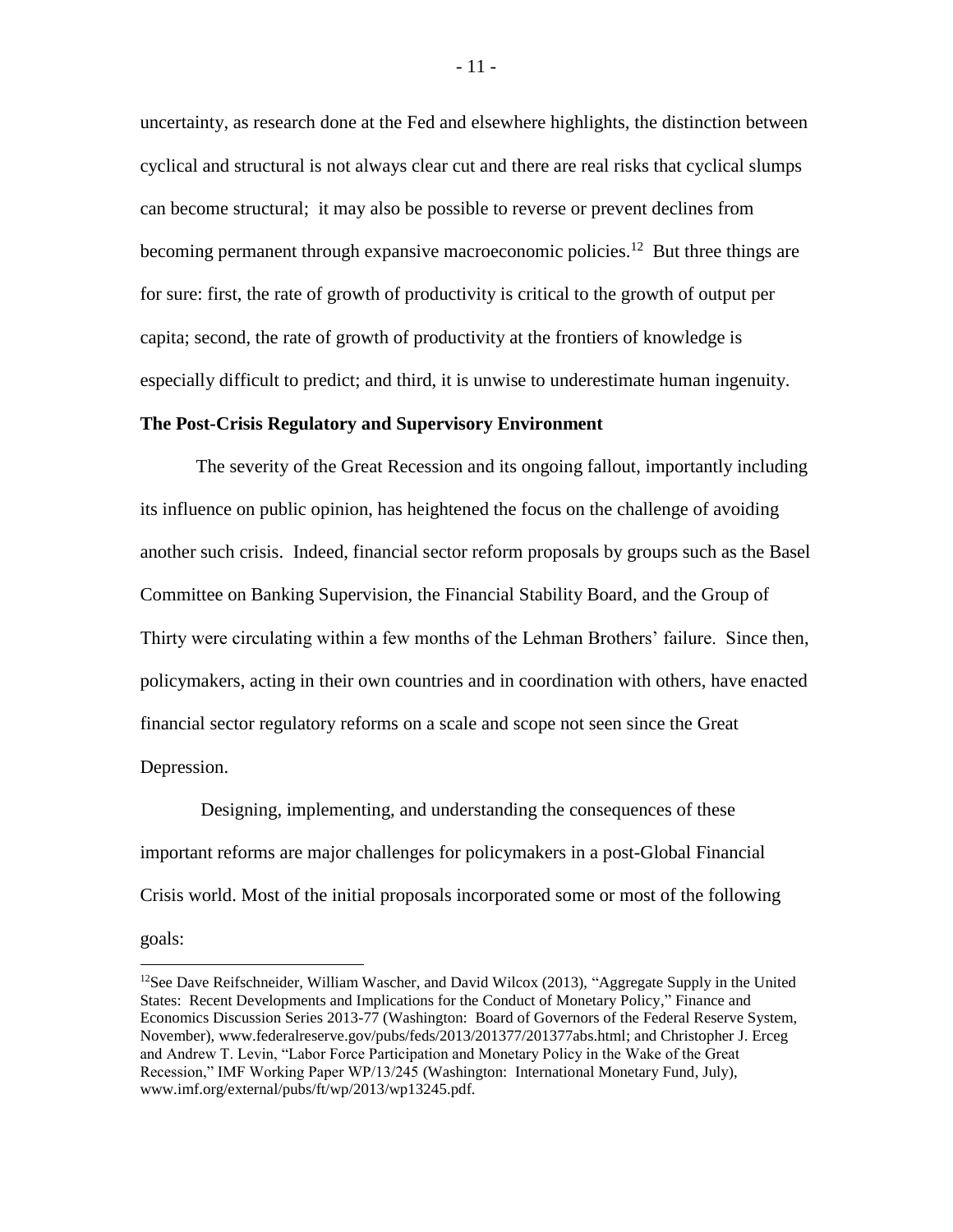- 1. To strengthen the stability and robustness of financial firms, "with particular emphasis on standards for governance, risk management, capital and liquidity";<sup>13</sup>
- 2. To strengthen the quality and effectiveness of prudential regulation and supervision, with higher standards for systemically important firms;
- 3. To build the capacity for undertaking effective macroprudential regulation and supervision;
- 4. To develop suitable resolution regimes for financial institutions;
- 5. To strengthen the infrastructure of financial markets, including markets for derivative transactions;
- 6. To improve compensation practices in financial institutions;
- 7. To strengthen international coordination of regulation and supervision, particularly with regard to the regulation and resolution of global systemically important financial institutions, later known as G-SIFIs;
- 8. To better monitor risks within the shadow banking system, and find ways of dealing with them; and
- *9.* To improve the performance of credit rating agencies, which were deeply involved in the collapse of markets for collateralized and securitized lending instruments, especially those based on mortgage finance.

More than six years later, policymakers around the globe have made substantial progress in strengthening the financial system and reducing the probability of future financial crises. Globally, the minimum tier 1 capital ratio has been increased, and a capital conservation buffer has been put in place. In addition, a countercyclical capital buffer has been created that enables regulators to raise risk-based capital requirements when necessary, and a minimum international leverage ratio has been set. Finally, global systemically important banks will face a risk-based capital surcharge based on their

<sup>13</sup> Group of Thirty (2009), *Financial Reform: A Framework for Financial Stability* (Washington: Group of Thirty, January), www.group30.org/images/PDF/Financial\_Reform-A\_Framework\_for\_Financial\_Stability.pdf.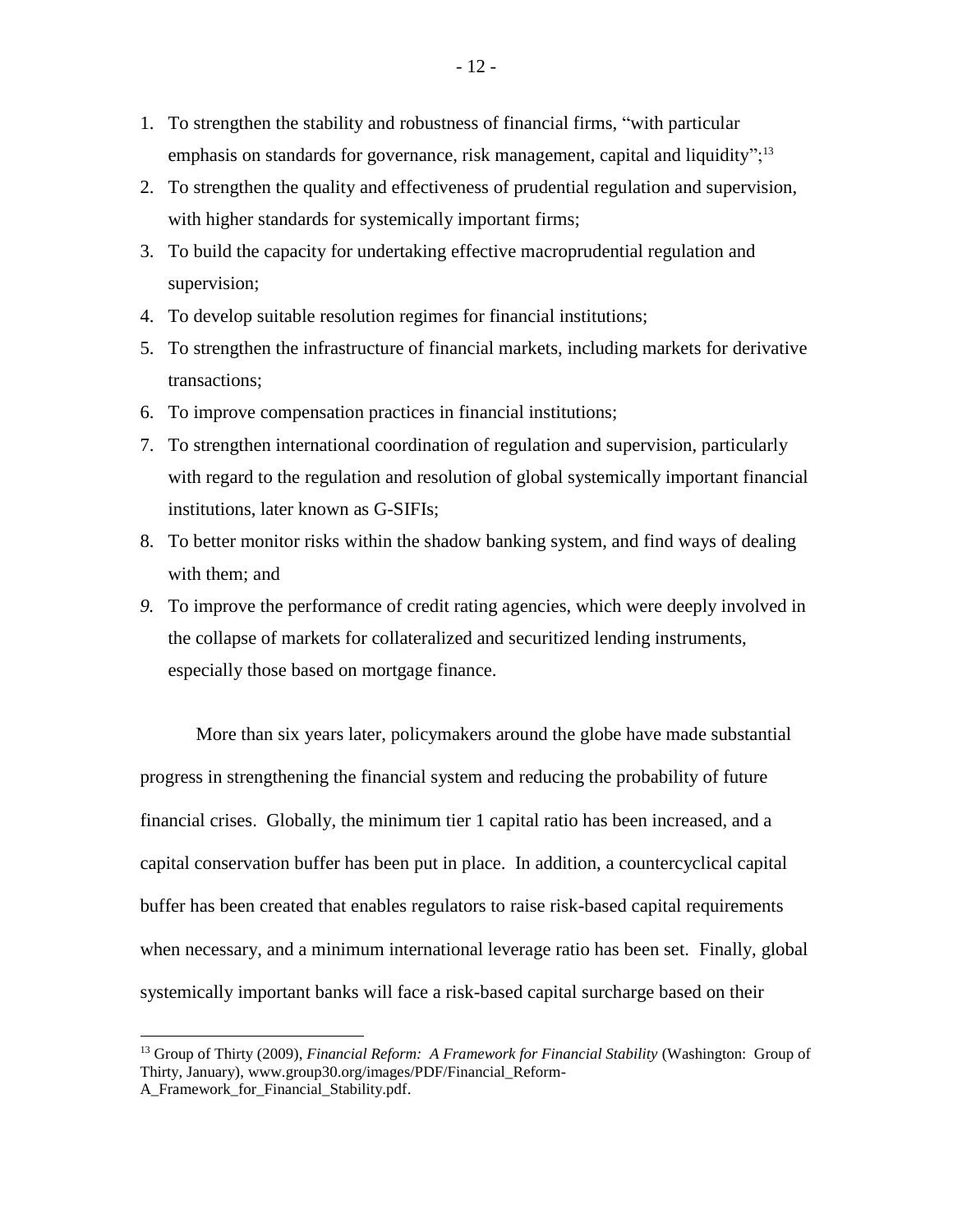systemic risk. Global bank regulators have also developed, for the first time, liquidity regulations designed to improve the funding durability and overall liquidity resiliency of internationally active banks.

Additional steps have been taken in some countries. For example, in the United States, capital ratios and liquidity buffers at the largest banks are up considerably, and their reliance on short-term wholesale funding has declined considerably. Work on the use of the resolution mechanisms set out in the Dodd-Frank Act, based on the principle of a single point of entry--though less advanced than the work on capital and liquidity ratios--holds the promise of making it possible to resolve banks in difficulty at no direct cost to the taxpayer. As part of this approach, the United States is preparing a proposal to require systemically important banks to issue bail-inable long-term debt that will enable insolvent banks to recapitalize themselves in resolution without calling on government funding--this cushion is known as a "gone concern" buffer.

At the same time, the introduction of macroeconomic supervisory stress tests in the United States has added a forward-looking approach to assessing capital adequacy, as firms are required to hold a capital buffer sufficient to withstand a several-year period of severe economic and financial stress. The stress tests are a very important addition to the toolkit of supervisors, one that is likely to add significantly to the quality and effectiveness of financial sector supervision, and one that should spread internationally as a best practice.

Still, more remains to be done. Although the Basel Committee on Banking Supervision and the FSB reached impressively rapid agreement on needed changes in regulation and supervision, progress in agreeing on the resolution of G-SIFIs and some

- 13 -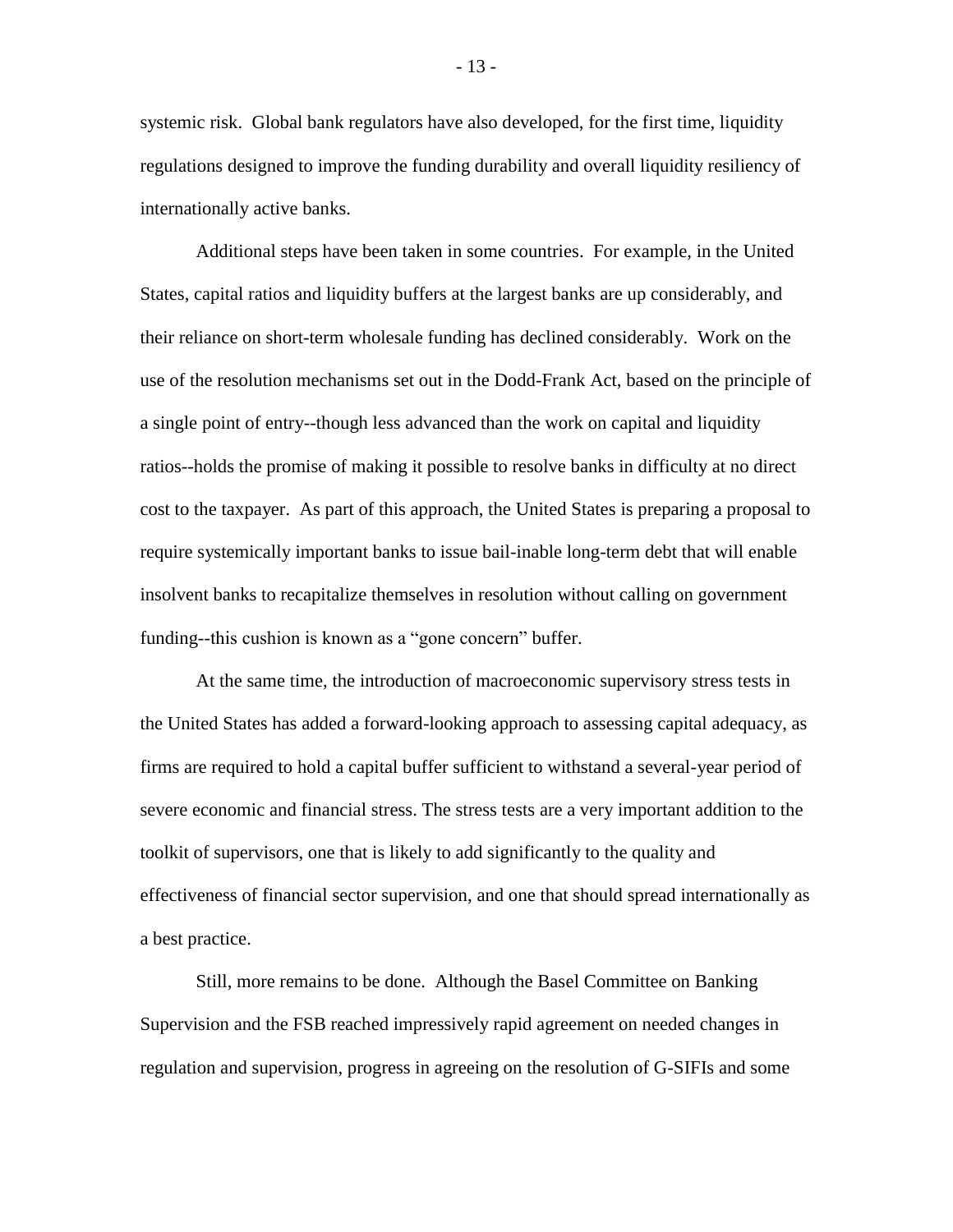other aspects of international coordination has been slow. It will also be important to ensure that coordination among different regulators of the financial system is effective and, in particular, will be effective in the event of a crisis.

In addition, policymakers still have a good deal to learn about how these various reforms will change financial market structure and functioning, how effective they will be in enhancing stability, and whether there will be unintended consequences. Among the most important of the possible unintended consequences is that toughened regulation of banks will move some financial activity out of the banking system and into the shadow banking system.

In summary, considerable progress has been made in strengthening bank capital and liquidity; in improving the quality and effectiveness of prudential regulation and supervision; in developing suitable resolution regimes for financial institutions; and in strengthening the infrastructure for the clearing and trading of derivative contracts. It is clear that further progress is needed with respect to goals 6-9, relating respectively to: improving compensation practices; strengthening international coordination, especially with regard to the resolution and regulation of G-SIFIs; finding ways of dealing with the shadow banking system; and improving the quality of credit rating agencies.

That leaves aside the question of the capacity for effective macroprudential supervision, an issue we will take up as we begin to discuss the optimal conduct of monetary policy in the wake of the crisis, given the heightened attention of monetary policymakers to the importance of maintaining financial stability.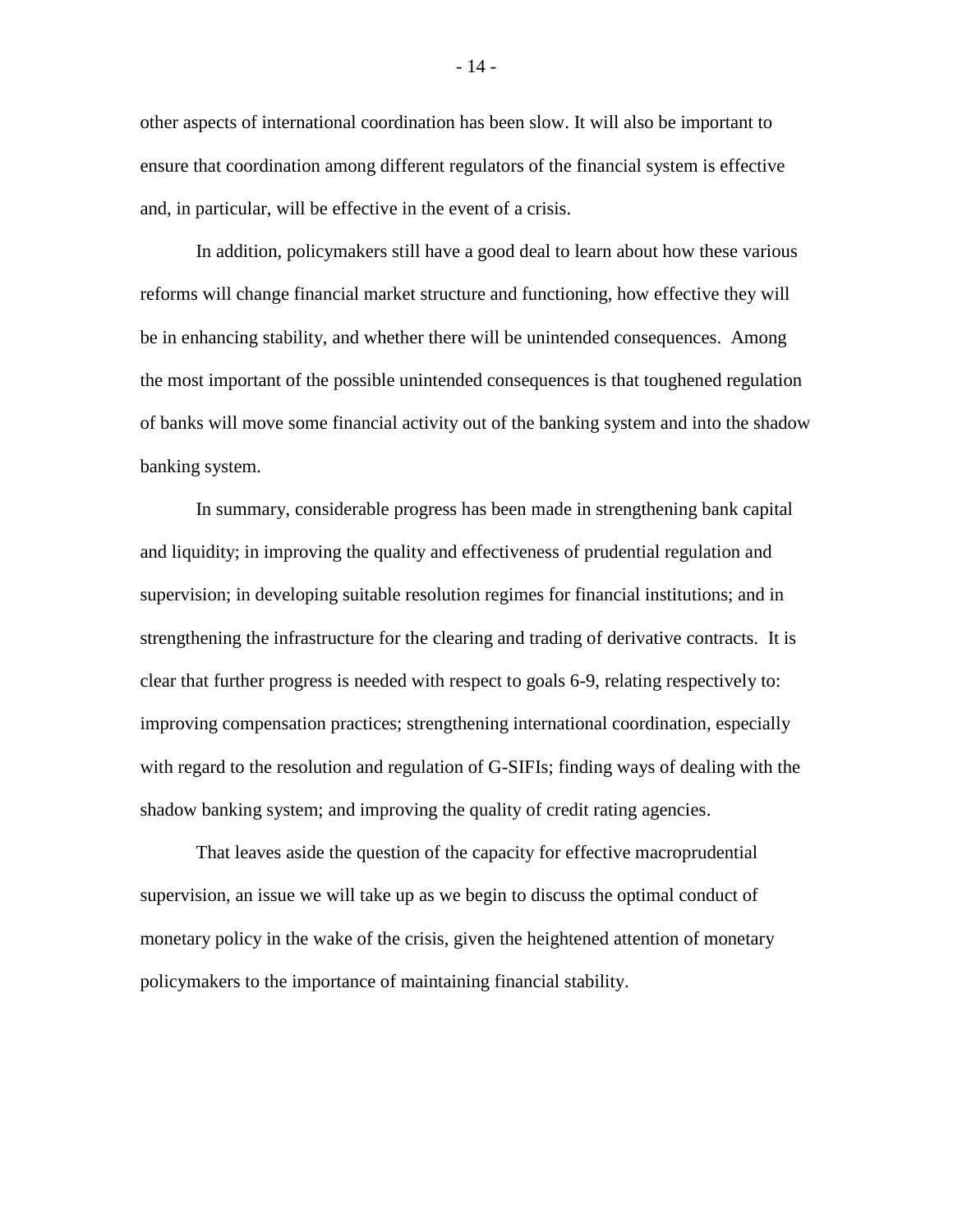## **Issues Facing Monetary Policymakers in the Wake of the Crisis and Recession**

Prior to the global financial crisis, a rough consensus had emerged among academics and monetary policymakers that best-practice for monetary policy was flexible inflation targeting. In the U.S., flexible inflation targeting is implied by the dual mandate given to the Fed, under which monetary policy is required to take into account deviations of both output and inflation from their target levels. But even in countries where the central bank officially targets only inflation, monetary policymakers in practice also aim to stabilize the real economy around some normal level or path.

Much has changed in the world of central banking since the onset of the Great Recession. With short-term interest rates near zero, many central banks considerably expanded their balance sheets, for instance through large-scale purchases of assets or significant liquidity injections. They also engaged in forward guidance to put downward pressure on interest rates and support aggregate demand.

I consider quantitative easing to have been largely successful, and that data dependent forward guidance consistent with the central bank's expectations of its future intentions can also be successful. But the use of these tools--particularly as reflected in the size of central bank balance sheets--will make the conduct of monetary policy more complicated during the recovery. In the United States, we have a number of tools to control short-term rates, despite the large level of reserves in the system. Raising the rate of interest paid on excess reserves should play a central role in the eventual normalization of short-term interest rates. An overnight reverse repo facility could also play a useful part in setting a floor under money market rates. With these and other possible tools, we

- 15 -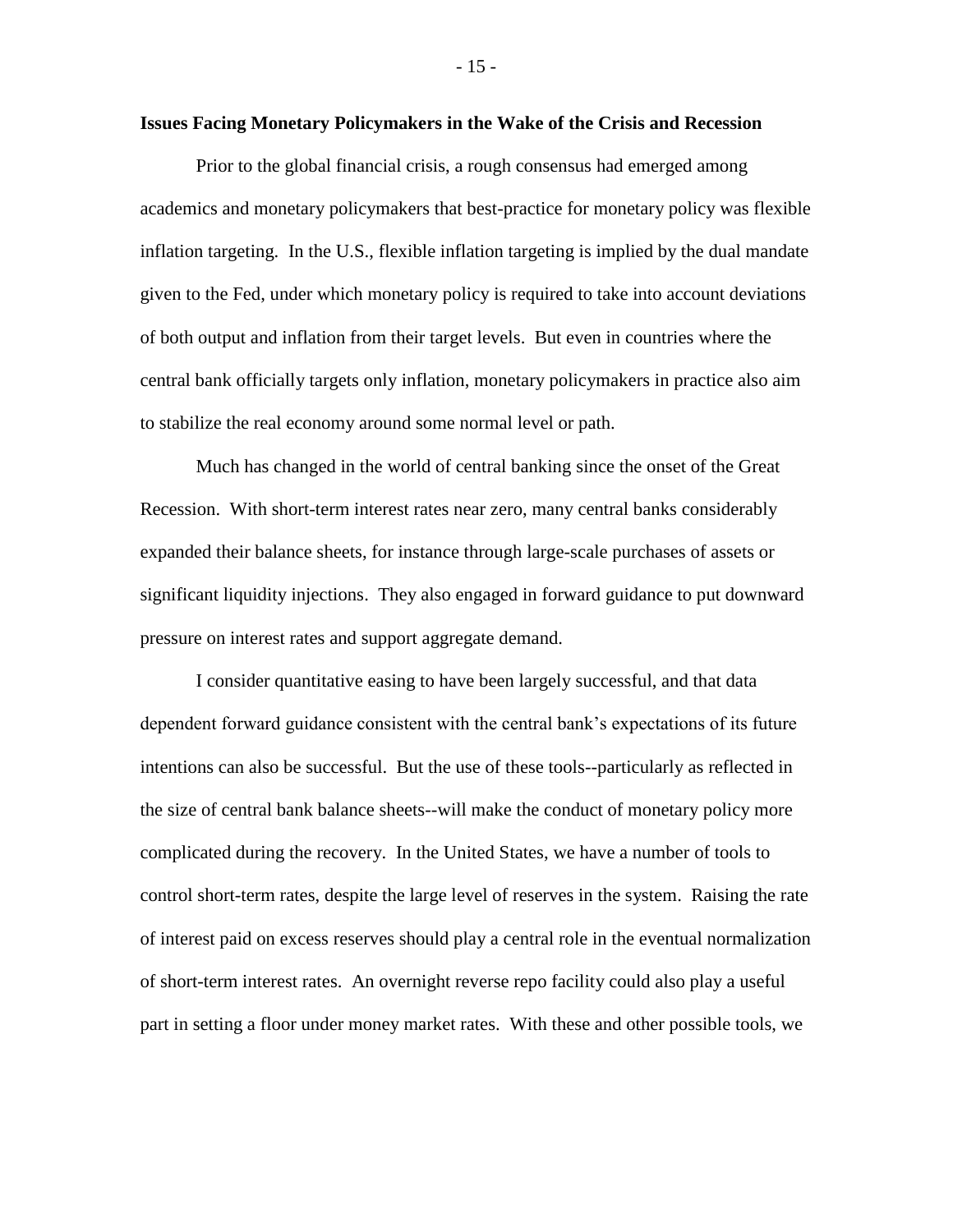will be able to raise rates and maintain them near their targeted level at the appropriate time.

Another important question is whether monetary policymakers should alter their basic framework of flexible inflation targeting to take financial stability into account. My answer to that question is that the "flexible" part of flexible inflation targeting should include contributing to financial stability, provided that it aids in the attainment of the main goals of monetary policy. The main goals in the United States are those of the dual mandate, maximum employment and stable prices; in other countries the main goal is stable prices or low inflation.

What can the central bank do when financial stability is threatened? If it has effective macroprudential tools at its disposal, it can deploy those. If it does not itself have the authority to use such tools, it can try to persuade those who do have the tools to use them. If no such tools are available in the economy, the central bank may have to consider whether to use monetary policy--that is, the interest rate--to deal with the threat of financial instability. At the moment in the U.S., though there may be some areas of concern, I do not think that financial stability concerns warrant deviating from our traditional focus on inflation and employment.

A decision on whether to use the interest rate to deal with the threat of financial instability is always likely to be difficult--particularly in a small open economy, where raising the interest rate is likely to produce an unwanted exchange rate appreciation. So a critical question must be whether effective macroprudential policies are to be found in the country in question.

- 16 -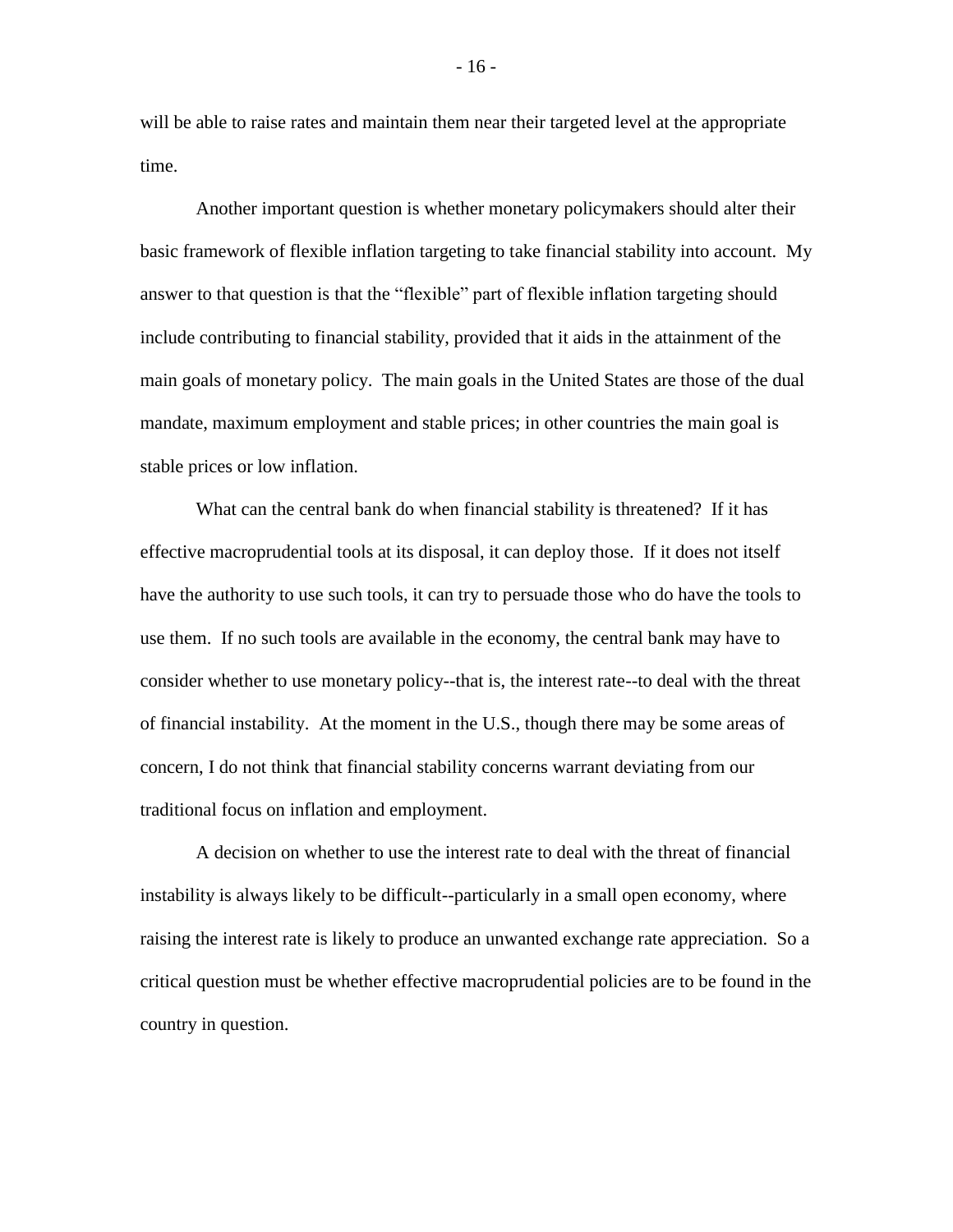I had some experience with these issues while at the Bank of Israel. In Israel, three separate regulators deal with different aspects of macroprudential policy, but there is no formal financial stability committee. The Bank of Israel is also the supervisor of banks, so has considerable power over housing finance, which essentially is available only from the banks. Starting in 2010, the Bank of Israel adopted several macroprudential measures to address rapidly rising house prices, including higher capital requirements and provisioning against mortgages; limits to the share of any housing financing package indexed to the short-term (central bank) interest rate to one-third of the total loan, with the remainder of the package having to be linked to either the five-year real or five-year nominal interest rate; and, on different occasions, limits to the loan-tovalue (LTV) and payment-to-income (PTI) ratios. Additional precautionary measures were also implemented in the supervision of banks.

The success of these policies was mixed. The limit of one-third on the share of any housing loan indexed to the short rate substantially raised the cost of housing finance and was the most successful of the measures. Increases in both the LTV and PTI ratios were moderately successful. Increasing capital charges and risk weights appeared to have little impact in practice.

This experience led me to three conclusions on the effectiveness of macroprudential policies. First, we were very cautious in using these new tools because we did not have good estimates of their strength and effectiveness. Quite possibly, we should have acted more boldly on several occasions. Second, use of these tools is likely to be unpopular, for housing is a sensitive topic in almost every country. And third, coordination among different regulators and authorities can be complicated.

- 17 -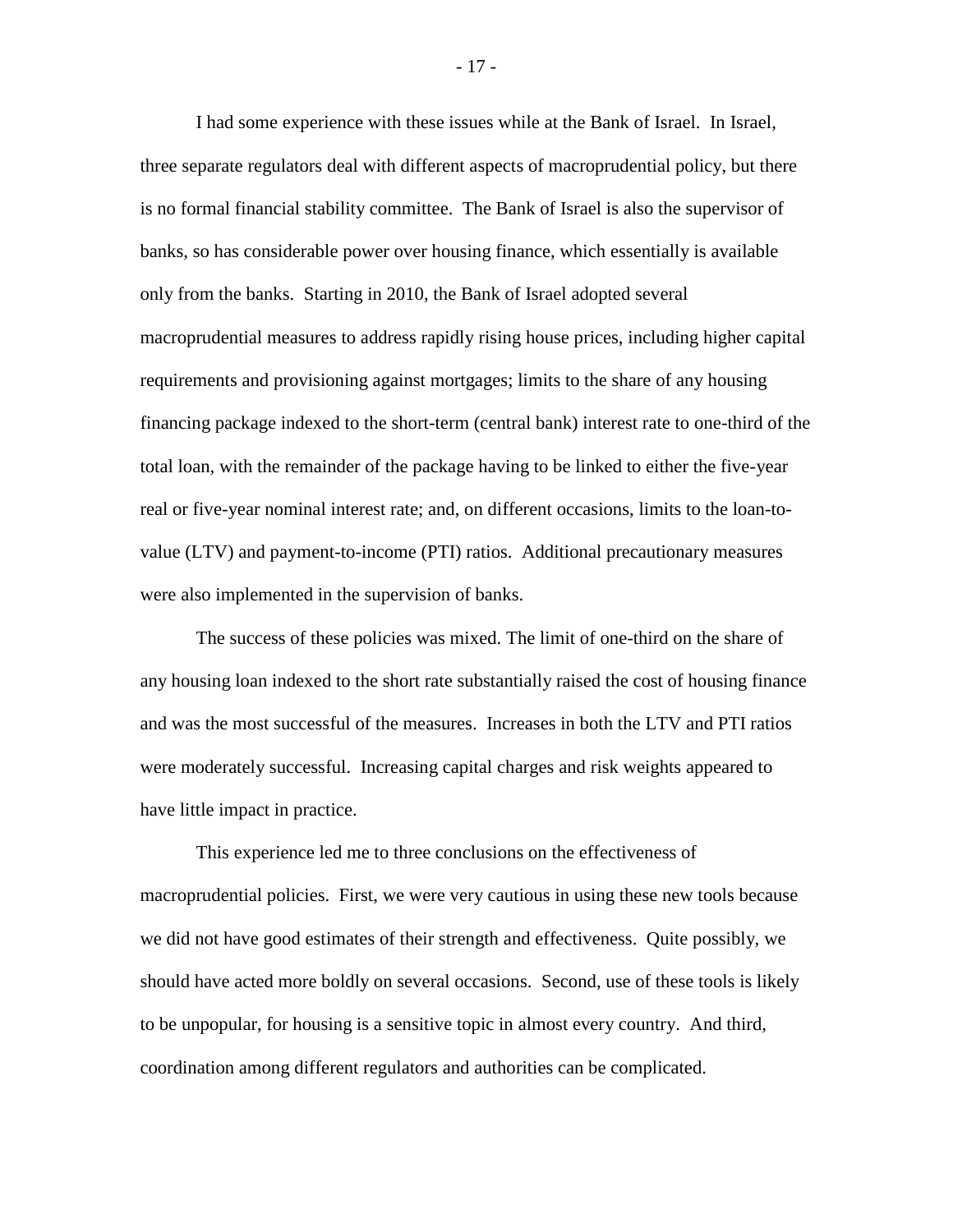The difficulty of coordinating among different independent regulators makes it likely that the degree to which macroprudential policies can be successful depends critically on the institutional setup of financial supervision in each country. Different countries have structured their macroprudential policymaking institutions in different ways. In the U.K., the Financial Policy Committee has been set up within the Bank of England, with the power to make financial policy--including macroprudential policy- decisions. In the U.S., the Financial Stability Oversight Council is a coordinating committee of the major regulators. And in Sweden, responsibility for macroprudential oversight and financial stability lies with the Financial Supervisory Authority, which is separate from the Riksbank.

Overall, it is clear that we have much to learn about both the effectiveness of different macroprudential measures, and about the best structure of the regulatory system from the viewpoint of implementing strong and effective macroprudential supervision and regulation. And, while there may arise situations where monetary policy needs to be used to deal with potential financial instability, I believe that macroprudential policies will become an important complement to our traditional tools. Learning how best to employ all of our potential policy tools, and arrive at a new set of best practices for monetary policy, is one of the key challenges facing economic policymakers.

## **Concluding Remarks**

As we continue to move forward in the aftermath of the global financial crisis and the Great Recession, policymakers around the world are dealing with new challenges that these historically important events have raised. In addition to the difficulties of assessing the relative importance of cyclical (short-term) versus structural (long-term) factors

- 18 -